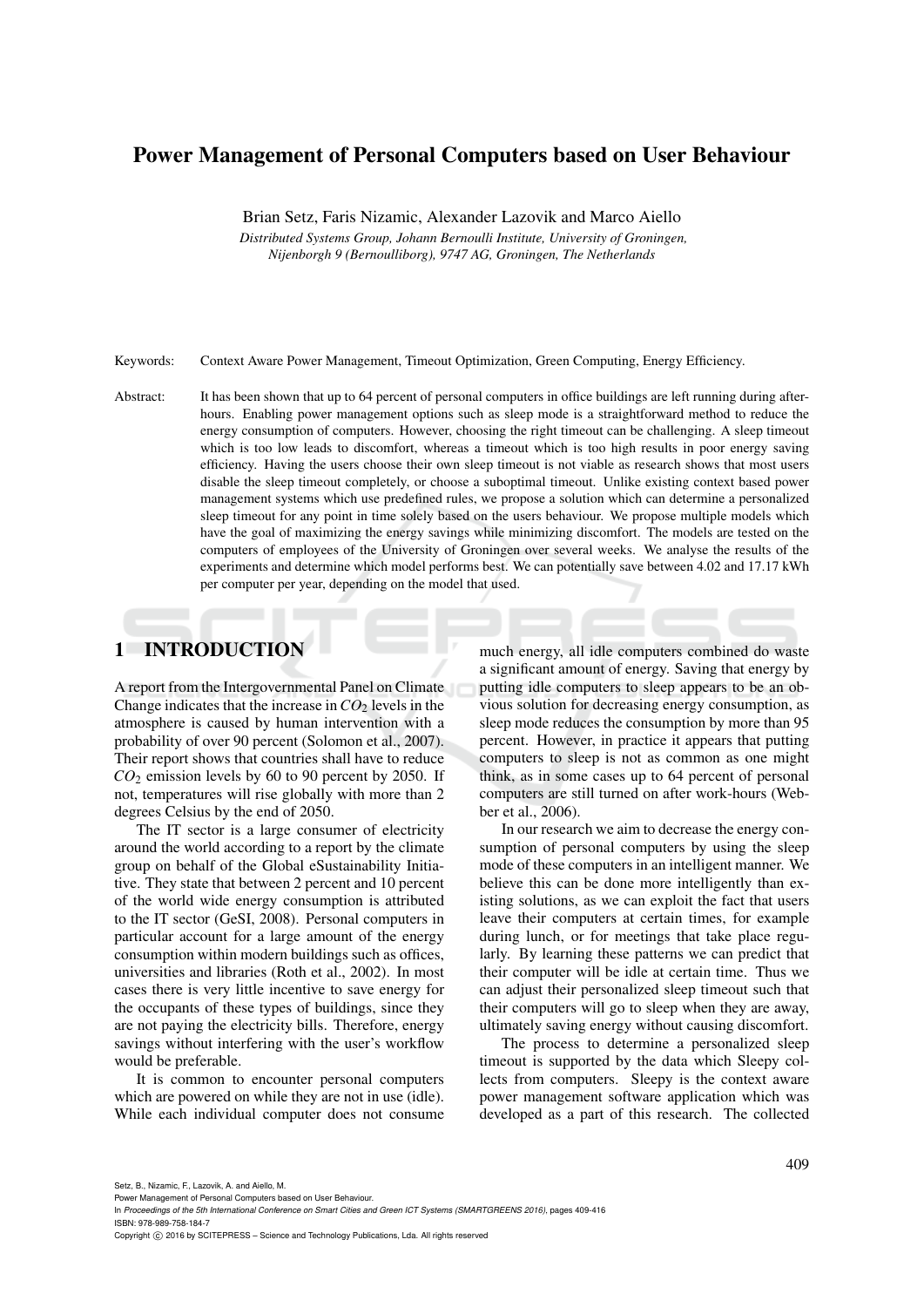data is used as part of a learning process to find the optimal sleep timeout for individual users. The problem of finding the personalized sleep timeout can be generalized as an optimization problem for sensors which have some type of timeout that is influenced by user behaviour. An optimal timeout is a timeout that balances the benefits and the costs that come with a certain timeout setting. In this case, the timeout is the sleep timeout of personal computers. The costs and benefits are user comfort versus energy savings. Three different models have been defined in order to find the balance between the benefits and costs constraints. We use machine learning to learn linear regression models using the linear least squares approach.

The approach we propose differs from existing solutions as we dynamically build a profile based on the user's behaviour and uses this to determine the optimal sleep timeout at any given point in time. The existing context aware power management systems are most commonly based on predefined rules entered by the user, or depend on specific hardware devices to function optimally. We propose a solution which; 1) does not require any manual actions from the user in order to achieve energy savings, 2) can function on a wide range of computers as it does not depend on specific hardware devices, and 3) aims to keep user comfort high and maintain the user's productivity levels.

We perform experiments in order to verify the energy savings which could be achieved when using a certain model. The experiments are performed on a number of computers of the University of Groningen. These computers are personal computers located in the Bernoulliborg, which is home to the Faculty of Mathematics and Natural Sciences.

The paper is organized as follows: Section 2 presents the background of this work and related works. Section 3 describes the architecture of our solution. Section 4 shows the results of using the solution in practice. Section 5 discusses the results and future works.

#### 2 BACKGROUND

In a study by (Webber et al., 2006) it is discovered that up to 64 percent of all computers in offices are still powered on during after-hours. Only 6 percent of all computers made use of the available power management options, such as sleep mode. Of the monitors attached to the computers around 75 percent were powered on during after-hours. However, 66 percent of all monitors used some form of power management. We can conclude that there are significant savings still to be made by putting computers to sleep. A report from the Intergovernmental Panel on Climate Change (Karayi, 2007) suggests that computers are powered on and left unattended about 28 percent of the time. The authors also show that 49 percent of users never or rarely turn off their computer. Furthermore, findings in (Chiaraviglio and Mellia, 2010) also confirm that computers are usually left powered on. Their findings show that laptops are often turned off, but the more power hungry desktop computers are not. Up to 50 percent of these desktop computers are still running during off peak hours. Of these computers, over 75 percent could be turned off in order to achieve energy savings. According to (Nordman and Christensen, 2009) the energy consumption of desktop computers is around 80 watts when idling. When also including a 17-inch display monitor the energy consumption increases to around 115 watts. Many users already assume their computer has sleep mode enabled, although in reality it is likely that the sleep mode has in fact been disabled, as is indeed the case at the University of Groningen.

These numbers show that there is a lot of potential for energy savings in this area. Especially if these savings could be achieved in an unobtrusive manner.

An issue that arises when putting computers to sleep is that they are no longer available over the network. This is an issue when users want to be able to access their files remotely, and when IT administrators want to be able to manage computers at any given time. In (Christensen and Gulledge, 1998) a solution to this problem is proposed by introducing Sleep Proxies. These proxies allow computers to have a network presence while they are asleep. An actual implementation of this concept is described in (Reich et al., 2010). More research and information on the topic of sleep proxies can be found in (Nordman and Christensen, 2007), (Khan et al., 2012) and (Cheshire, 2008).

Windows Power Management Events are used by the sleep proxy to detect changes in the power state of the computer. We adopt this basic technique and use this in our learning process. Sleep proxies themselves do not adapt to the user's behaviour. This is an aspect which the solution presented in this paper attempts to improve on.

Dynamic sleep timeout optimization is needed in order to minimize the user impact of computers entering sleep mode. In (Durand et al., 2013b) the sleep time-outs of printers are dynamically changed based on the time between print requests. The approach chosen in this research is to apply Hidden Markov Models to create a statistical framework for timeout optimization. More details regarding how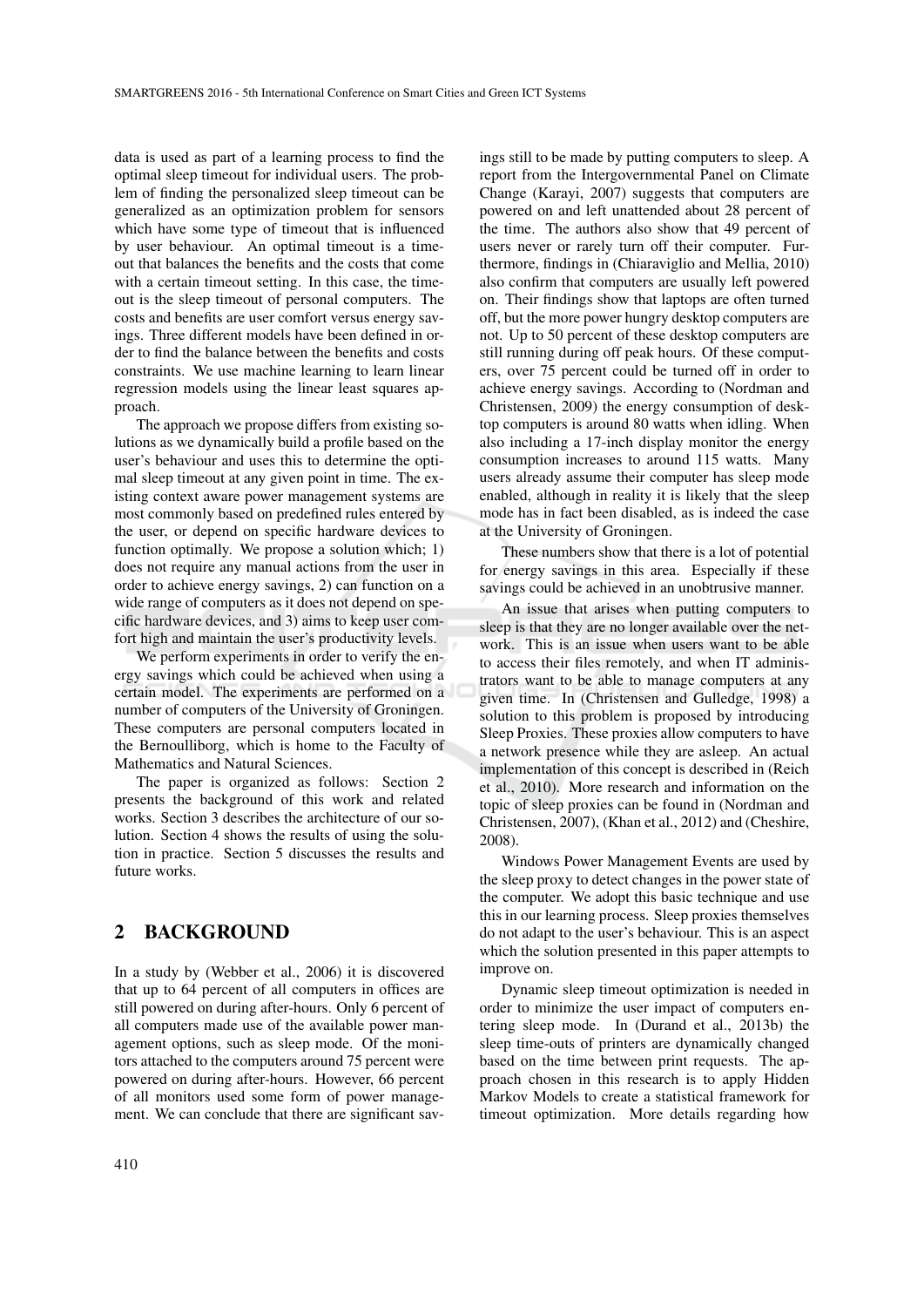to model power management using Markov Models can be found in (Durand et al., 2013a) and in (Benini et al., 1999).

There are software based solutions which also focus on Context Aware Power Management. One of these software solution is PoliSave (Chiaraviglio and Mellia, 2010). PoliSave works by allowing the user to enter a schedule for their computer: the user can specify at which time and day the computer should perform some power management action such as sleep, turn on or turn off. This allows for a great deal of personalization of the power management on userbasis. The authors indicate that usually 56 percent of the computers they monitored were turned on at all time. After applying their techniques this percentage was reduced to 6 percent. The average daily uptime of computers was reduced by more than 6 hours per working day, from 15.9 hours to 9.7 hours. As a result savings of over 219 kWh per year were achieved in their specific environment. The downside of the approach taken by PoliSave is that the users need to manually manage their schedule for the computers.

A different approach is taken by E-Net-Manager (Brienza et al., 2014). The similarity between E-Net-Manager and PoliSave is the fact that they both use a schedule based approach to power management in which the end user manually needs to enter the schedule. The difference is that E-Net-Manager employs other sensors which determine whether a user is present or not. These sensors include BlueTooth sensors which take advantage of how the BlueTooth handshake mechanism works. They also take advantage of other wireless techniques such as using the radio connectivity of smart-phones to determine the presence of specific users. The computer is turned on and off based on this presence. The manual calender based schedule is there for back-up in this case. Another software based solution for power management is Gicomp (Jarus and Oleksiak, 2013). Gicomp realizes a centralized power management platform. The software is able to change the power management policy of large numbers of personal computers simultaneously. The software, however, does not allow personalization of power management policies.

Our solution does not attempt to take over control of the operating system, instead it lets the operating system decide whether the computer is in use or if it is not. We also reuse the built in sleep timeout system of the operating system and optimize it by personalized timeout adjustments. The advantage of this approach is that computers are only put into sleep mode when they are not actually used. Furthermore, our approach does not require predefined rules and schedules, instead it adapts to the user in an automatic, unobtrusive

manner. And finally, the system we propose does not have any specific hardware requirements; it works on every personal computer.

## 3 ARCHITECTURE

As part of this research a software application is developed, named Sleepy. This application manages the sleep timeout of personal computers and monitors the computer usage. The sleep timeout determines when the computer enters sleep mode after being idle for a set amount of time. Sleepy also monitors and collects data from the computers on which it is installed. Before we take a closer look at the models, we have to understand the data sets on which the models are based.

### 3.1 Data Set

The data set used in our research is obtained by monitoring computers for an extended period of time using the Sleepy-software. For each computer three different types of data are collected: state data, activity data, feedback data. The way Sleepy collects this information about the state of a computer is by listening to System Power Management events.

State Data - State data gives insight into the state of the computer. The state refers to the power management state of the computer and can assume three values: *On*, *Sleeping* and *Off*.

Activity Data - Activity data is collected in order to detect if a computer is actually being used while it is turned on. The activity value can be either *Active, Idle* or *Inactive*. Active means the computers is actively being used, whereas idle means the computer is turned on but not in use. A computer is inactive when it is turned off. Sleepy monitors the activity of the computer by reading the LASTINPUTINFO structure.

Feedback Data - Feedback is collected in order to determine whether Sleepy is working with a minimal user impact. We only collect negative feedback, and we react immediately as soon as negative feedback is received. As a result the user does not have to provide any feedback when everything is working as expected but only when things are not working as they should. Users can explicitly report their feedback using a tray icon presented by Sleepy in the system tray. Right clicking on this tray icon provides the user with the menu option to disable Sleepy until reboot. When this menu option is selected the user will be shown a dialog in which they can specify the reason for disabling Sleepy. When a computer enters sleep mode and is woken up before a certain time has passed it is also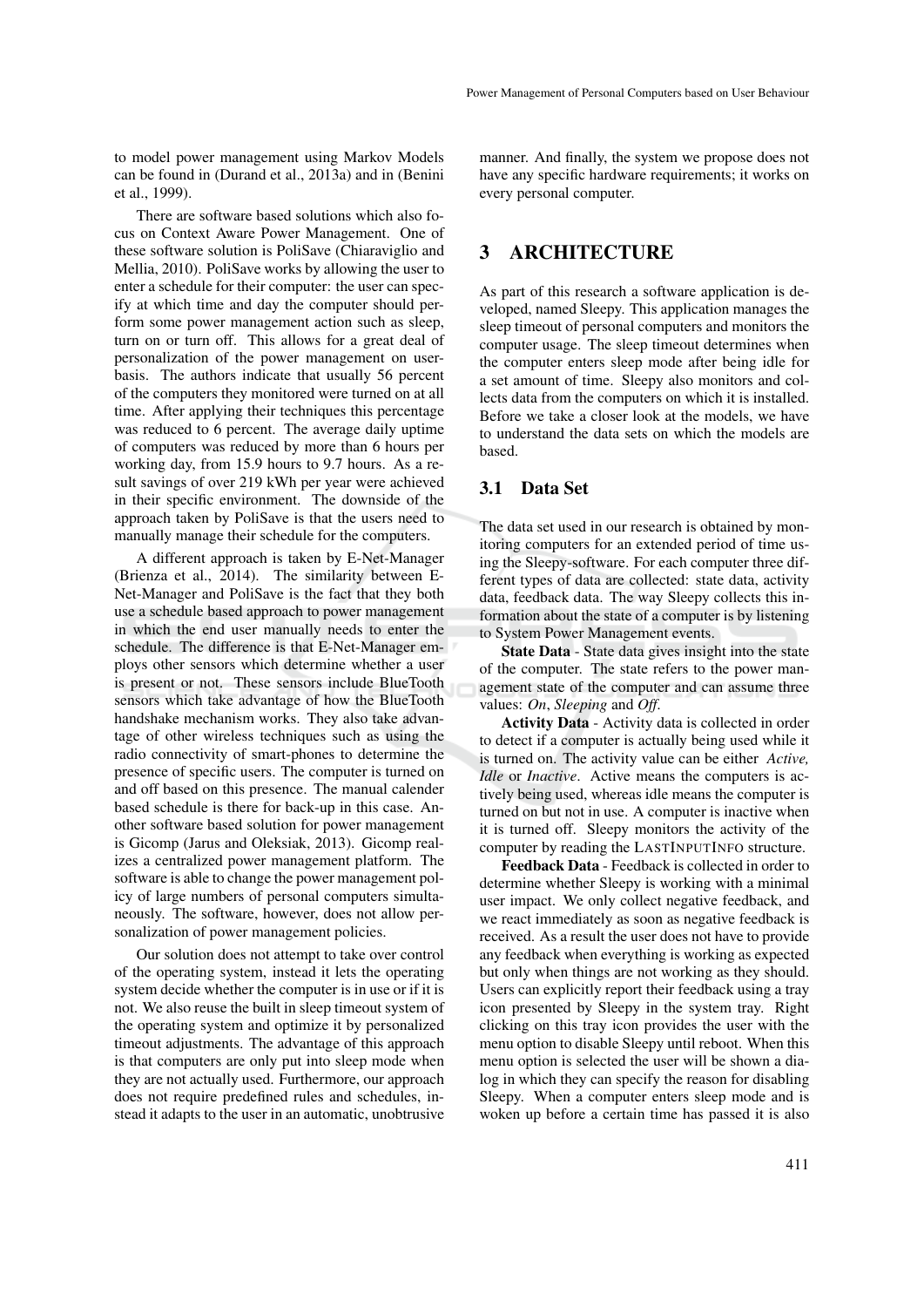considered negative feedback as this could mean that the sleep timeout was too low. The information about the length of a sleep period can be extracted from the state data set.

Activity Probability - The activity probability is based on the activity data set. It represents the probability that a certain computer is actively being used at a given moment in time. This probability is calculated by looking at the historical activity data of the same day of the week, over the past few weeks.

Idle Time - Idle time can also be extracted from the activity data set. It is trivial to determine the idle time of a computer: the current state of the computer can be determined by looking at the most recent value in the activity data set. If this activity state is idle then the idle time is simply the amount of time since the activity state changed to idle. Using the idle time one can determine how long it has been since the computer has been actively used.

#### 3.2 Models

Three models have been defined to optimize the sleep timeout. These models share a common goal: to minimize the amount of time in which a computer is in the idle state. Reducing this idle period is done by putting the computer to sleep. In turn, putting computers to sleep leads to energy savings. However, it is important that the negative feedback remains minimal to maintain a high level of user comfort and productivity.

In order to determine the performance of each model they are graded according to some cost function. The cost for choosing a certain sleep timeout can only be determined after a certain amount of time has passed, as negative feedback is not always instantaneous. The cost function for determining the performance of the model for a given timespan is defined as:

$$
A_{idle} = \{ z \in A_t \, | \, z = idle \}
$$
 (1)

$$
E(t) = \sum_{z \in A_{idle}} z + (1 + \frac{N(t)}{h(t)})N(t)
$$
 (2)

$$
=\sum_{z\in A_{idle}} z+N(t)+\frac{N(t)^2}{h(t)}
$$
(3)

Where  $A_t$  is the set of activity data containing time intervals for every activity change for timespan *t*. *Aidle* is the set of activity data only containing the time intervals during which the activity was idle.  $N(t)$  represents the negative feedback collected for timespan 't'.  $h(t)$  is the hours of sleep measured for the given timespan. It can be argued that an increase in negative

feedback (decrease in user comfort) is more costly than an increase in idle time (decrease in energy savings), therefore  $\frac{N(t)}{h(t)}$ , the ratio of negative feedback per hours of sleep, is used to adjust this cost. This ratio an indication of how expensive in terms of discomfort each hour of sleep is.  $E(t)$  is the resulting cost for the given model over timespan 't'.

Three concrete models have been developed based on three different types of data: activity probability, negative feedback and idle time. The models return a personalized sleep timeout for a given time, *s*(*t*), returning the sleep timeout in minutes, where *t* is an instant in time. The first model is a rule based model whereas the remaining two models are linear regression models. The weights for these linear regressions models (denoted as  $w_x$ ) are obtained using linear regression.

The goal of Model 1 is to have a high sleep timeout whenever there is a chance of user activity at that given moment in time. The sleep timeout becomes low when there is a low probability of user activity.

$$
s(t) = \begin{cases} s_{max}, & \text{if } P_a(t) > \varepsilon. \\ s_{min}, & \text{otherwise.} \end{cases}
$$
 (4)

- $P_a(t)$  Activity probability at time t
- $\epsilon$  Activity threshold
- *smin* Minimum sleep timeout value
- $s_{max}$  Maximum sleep timeout value

The goal of Model 2 is to find the most optimal sleep timeout based on two different input parameters: activity probability and negative feedback.

$$
s(t) = w_2 P_a(t) + w_1 N(t) + w_0 \tag{5}
$$

- $P_a(t)$  Activity probability at time t
- $N(t)$  Negative feedback count at time t

A higher activity probability should lead to an increase of the sleep timeout, if the probability of a computer being in use is high it should not enter sleep mode. Furthermore, an increase in negative feedback should also lead to an increase of the sleep timeout. The difference is that an increase in negative feedback should increase the sleep timeout more than an increase in activity probability. The negative feedback at time t also includes negative feedback received before time t.

The goal of Model 3 is to find the most optimal sleep timeout based on three different input parameters: activity probability, negative feedback and idle time.

$$
s(t) = w_3 P_a(t) + w_2 N(t) + w_1 I(t) + w_0 \tag{6}
$$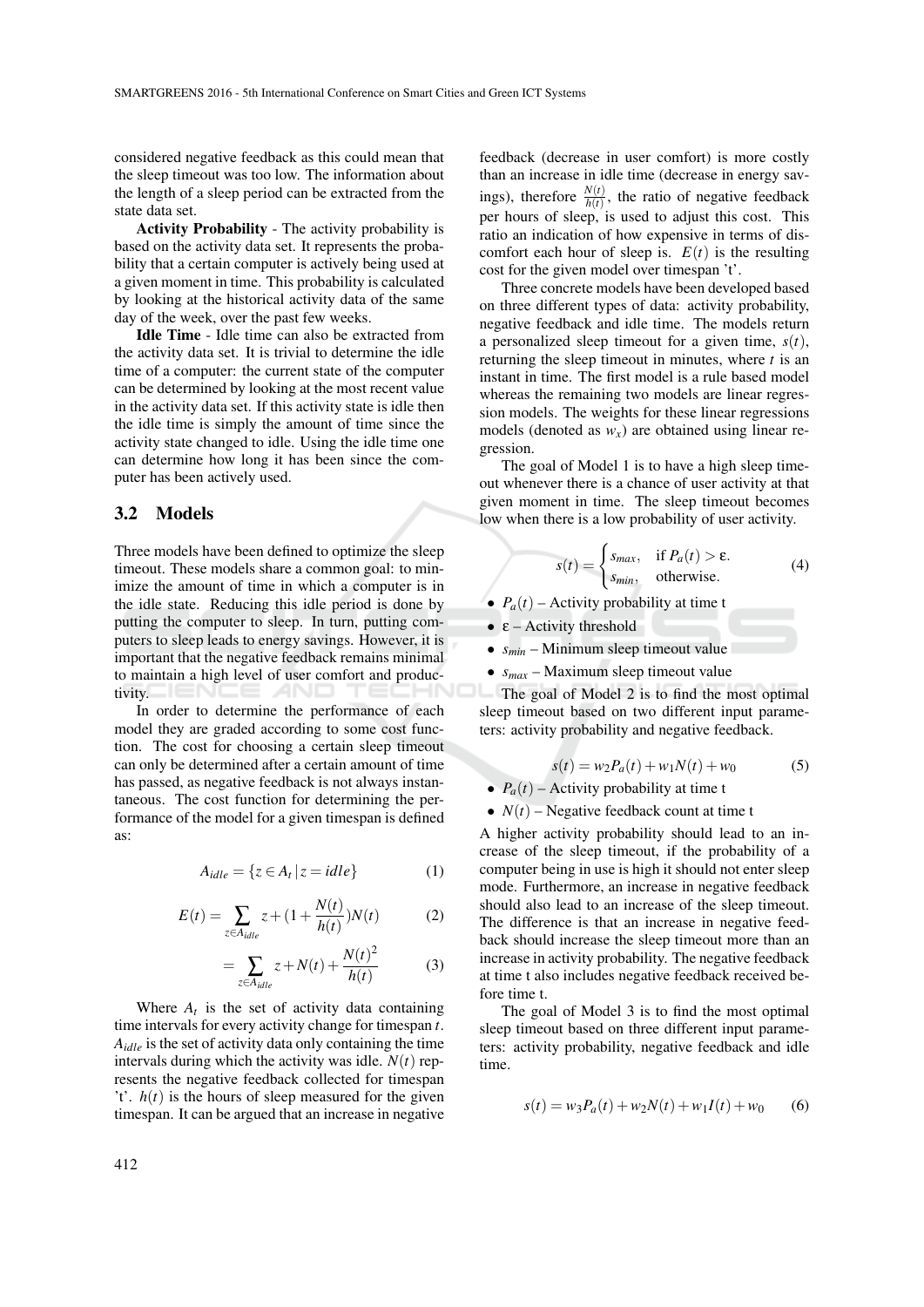- $P_a(t)$  Activity probability at time t
- $N(t)$  Negative feedback count at time t
- $I(t)$  Idle time in minutes at time t

The first two parameters of this model work according to the same principles as described for Model 2. The third parameter, idle time, also increases the sleep timeout as its own value increases. The rate of increase should be somewhere in between those of the first two parameters.

### 4 EXPERIMENTS

Experiments have been performed to determine the effectiveness of the three different models previously defined. The experiments were performed over the course of three weeks, starting on the 1st of June 2015 and ending on the 22nd of June 2015. These dates were chosen such that no holidays occurred during the experiments, to prevent skewed results. Our solution was deployed two months prior, in April 2015, in order to begin the collection of data and test the stability in the operating environment.

A total of fourteen computers were part of the experiments. These are computers used by staff members in the Bernoulliborg, a building of the University of Groningen. These staff members include; professors, lecturers and researchers but also faculty staff. By including staff members with different roles we try to simulate a realistic environment and test if our solution is still effective when the user's activity is less predictable. The participants were split into three groups. For each week, each group tested a different model. Each model has been tested and evaluated for exactly six days, starting on Monday and ending on Saturday. The seventh day of the week, Sunday, was used for transitioning between models.

#### 4.1 Computer Usage Profiling

Predicting when a computer will be in use is a very important aspect when determining the personalized sleep timeout. Each of the three models take this into account by calculating the activity probability. The activity probability represents the probability of seeing activity on a computer at a certain moment in time. A usage profile can be generated by calculating the activity probability at multiple points during a given time interval.

The data appears to have a weekly seasonality as users often work on the same days every week. Therefore, historical data from the same day of the week is used to predict the future activity. Data from up to

four weeks ago is used in the prediction of the activity probability. When predicting the activity probability for a certain moment in time a window of ten minutes is used. Equation 7 shows how the profiles are calculated.

$$
P_{activity}(t) = \frac{\sum_{i=1}^{n} f(t - weeks(n))}{n}
$$

$$
f(t) = \begin{cases} 0, & \text{if no activity} \\ 1, & \text{if some activity} \end{cases}
$$
(7)

The profiles shown in the following figures are the average profile of all three weeks. The probability ranges anywhere from zero to one hundred percent. Where zero percent indicates there is no predicted activity, and one hundred percent indicating that there is a probability of a hundred percent of seeing activity. These average profiles were generated by combining the daily profiles. A number of patterns can be seen in most of the profiles, where the activity probability drops at certain times. The most common drop occurs at around 1 PM. This can be explained by users leaving their computer for their lunch break. Another common pattern is a drop in the activity probability around 10 PM or 11 PM. Another pattern that can also be seen in the activity profiles is that most users use their computer almost exclusively between 8AM and 7PM. Both these patterns can be seen in Figure 1, Figure 2 and Figure 3. The patterns verify that there are indeed opportunities to save energy, even if users shut down their computer at the end of every day. Assuming an average working day of eight hours and a lunch break of thirty minutes means that the computer could potentially sleep for at least 6.25% of the time during a full working day.



Figure 1: Computer 1 - average activity probability.

#### 4.2 Results

For the experiments the following parameters have been set for Model 1: the minimum sleep timeout *smin* is five minutes. The maximum sleep timeout *smax* is sixty minutes. The activity threshold  $\varepsilon$  is set to a value of 0.05, or 5 percent.

For determining the initial timeout we use training data that is based on expert knowledge of which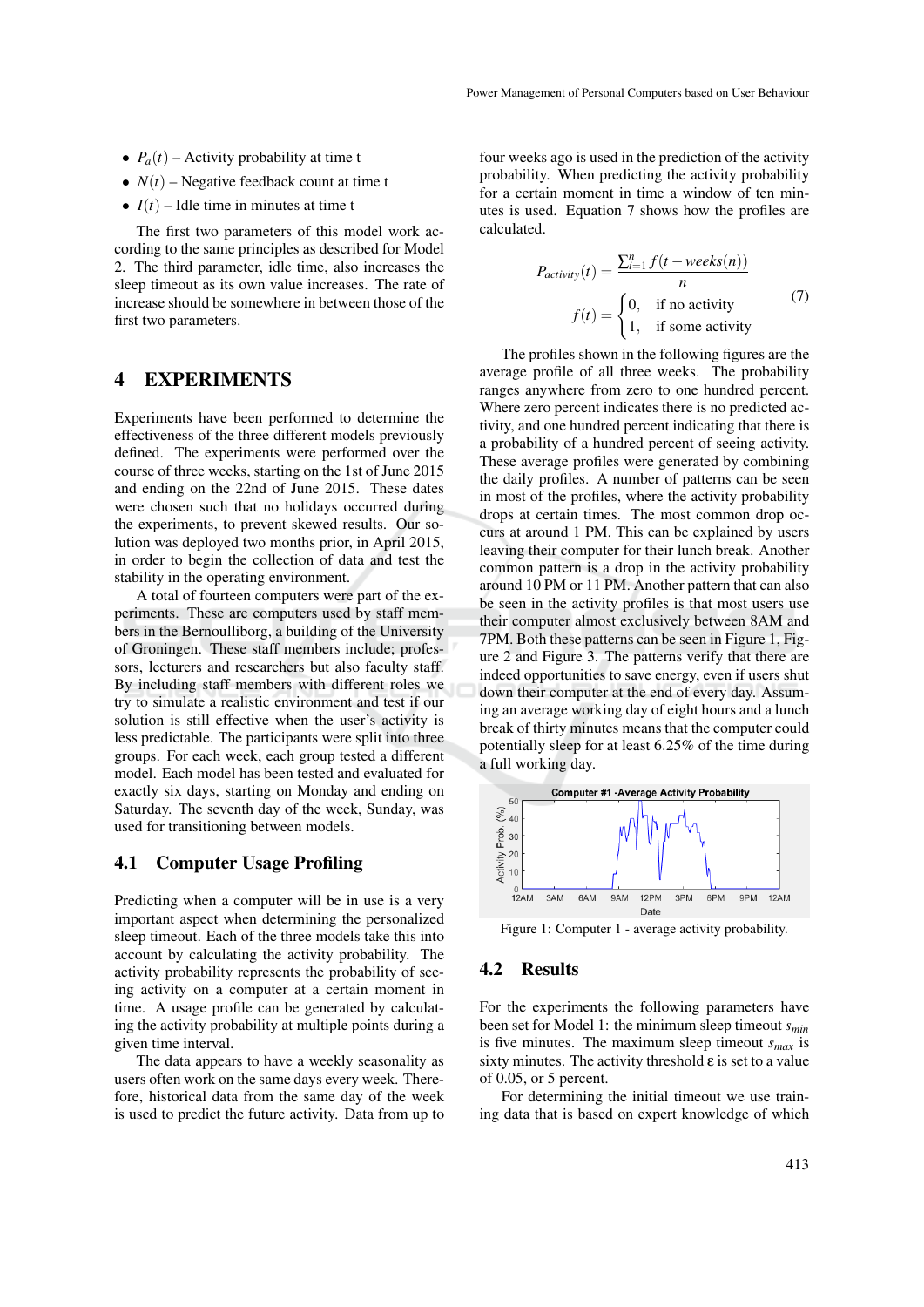

Figure 2: Computer 2 - average activity probability.



Figure 3: Computer 7 - average activity probability.

timeout should be associated to the given input parameters. It allows us to have a reasonable sleep timeout to start with, and prevent negative feedback that would be associated with a complete cold start. The data is split into training data and test data. Sixty percent of the data is used for training and the remaining fourty percent is used to test the trained model. Once this model has been trained it is automatically adjusted based on the parameters. Spark MLlib provided the implementation for solving these regression problems.

Table 1 shows the idle time per model in hours, and also the average idle time per computer. Model 3 becomes more aggressive, with regards to decreasing the sleep timeout, the longer a computer is idle. Therefore it is as expected that this model has the least amount of idle time.

Table 1: Total idle time in hours per model.

| Model   | Hours Idle | Per PC | Std. dev. |
|---------|------------|--------|-----------|
| Model 1 | 31.19h     | 2.60h  | 1.73      |
| Model 2 | 27.05h     | 2.25h  | 1.76      |
| Model 3 | 19.57h     | 1.63h  | 1.56      |

The exact number of hours of sleep for each model are shown in Table 2. Using Model 2 or Model 3 results in over four times as many hours of sleep compared to Model 1. The difference in hours of sleep is due to the fact that the first model puts the computer to sleep when there is almost zero probability of seeing activity. Which means that there are fewer moments when it puts the computer to sleep, when compared to the other two models. The second and third models are more aggressive when with regards to determining the sleep timeout, and therefore result in more hours of sleep.

Table 2: Total sleep in hours per model.

| Model   | Hours Sleeping | Per PC | Std. dev. |
|---------|----------------|--------|-----------|
| Model 1 | 5.54h          | 0.46h  | 0.42      |
| Model 2 | 22.26h         | 1.85h  | 2.29      |
| Model 3 | 23.68h         | 1.97h  | 3.17      |

An overview of the negative feedback occurrences can be seen in Table 3. Model 1 did not generate any negative feedback. This can be explained by the fact that this model is the least aggressive model.

Table 3: Negative feedback occurances.

| Model   | Negative Feedback | Per PC |
|---------|-------------------|--------|
| Model 1 |                   | 00     |
| Model 2 |                   | 0.917  |
| Model 3 | 14                | 1.167  |

We can apply the previously defined cost function (eq. 3) to determine the ranking of each model. A lower score means that the model performs better. We can input the values for the idle time, the negative feedback and hours of sleep. The equations for each model become:

$$
E_{model1}(t) = 31.19 + 0 + \frac{0^2}{5.54} = 31.19
$$
 (8)

$$
E_{model2}(t) = 27.05 + 11 + \frac{11^2}{22.26} = 43.48 \quad (9)
$$

$$
E_{model3}(t) = 19.57 + 14 + \frac{14^2}{23.68} = 41.84
$$
 (10)

These results show that model 1 is the optimal model in terms of minimizing user discomfort.

The energy consumption of a computer is around 115 watts according to Nordman et al (Nordman and Christensen, 2009). According to Roberson et al (Roberson et al., 2002) the power consumption of desktop computers is around 105 watts. In (Bluejay, 2012) the authors conclude that the energy consumption of computers ranges anywhere from 77 watts to 322 watts. All sources agree that the power consumption when sleeping is around 5 watts. In the following calculations we shall use 150 watts as the average power consumption. This is based on measurements taken from computers in the Bernoulliborg. Furthermore, we shall use the energy tariffs in the Netherlands, which is 22 eurocents per kilowatt-hour (Mileu Centraal, 2015a) at the time of writing.

The number of computers in the Bernoulliborg is estimated to be around 500. This estimation is based on the fact that there is room for 350 employees, where we assume at least one computer per employee. We also have to include the number of computers for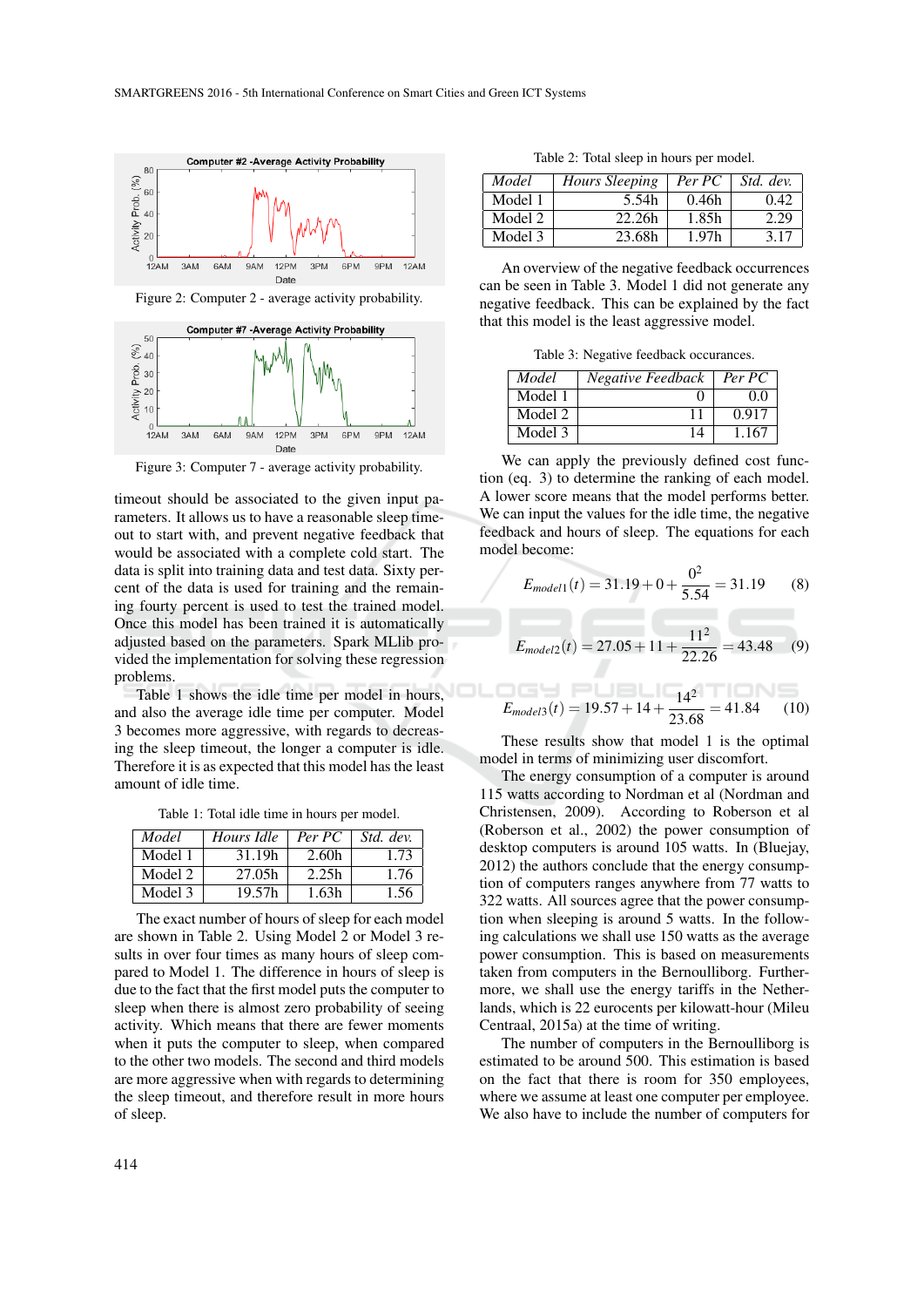students, this number is estimated to be around 150. This is based on the fact that there are six large computer rooms on the second floor with around 25 computers each.

The amount of sleep per computer per month is shown in Table 4. The difference between Model 1 and the other models is significant: Model 1 results in only 2.31 hours of sleep whereas both other models result in 9 to 10 hours of sleep. The monthly hours of sleep were calculated by multiplying the sleep per computer times 5. This is because the hours of sleep per computer was taken over a 6 day period. It is important to know the number of hours a computer is asleep in order to determine the monthly kWh savings per model.

Table 4: Sleep per month in hours.

| Model   | Total Sleep | Per PC            | PC per Month |
|---------|-------------|-------------------|--------------|
| Model 1 | 5.55h       | 0.46h             | 2.31h        |
| Model 2 | 22.26h      | 1.85h             | 9.27h        |
| Model 3 | 23.68h      | 1.97 <sub>h</sub> | 9.87h        |

To determine the monthly energy savings we have to determine two things: the kWh consumed per computer while it was sleeping and the kWh the computer would have consumed if it would have been turned on instead of asleep. These numbers can be seen in Table 5.

Table 5: kWh consumption per month per computer.

| Model   | <i>Sleeping</i> | Turned On  | Savings    |
|---------|-----------------|------------|------------|
| Model 1 | $0.012$ kWh     | $0.35$ kWh | $0.33$ kWh |
| Model 2 | $0.046$ kWh     | $1.39$ kWh | $1.35$ kWh |
| Model 3 | $0.049$ kWh     | 1.48 kWh   | $1.43$ kWh |

Over the course of a year the savings per computer add up to a significant number as can be seen in Table 6. Even using Model 1 saves around 4 kWh per computer per year. This equals to around 90 eurocents worth of energy savings per computer per year. Using Model 2 or Model 3 results in 16 to 17 kWh of energy savings, or 3.55 euro to 3.77 euro of economic savings.

Table 6: Estimated annual savings per computer.

| Model   | Savings per PC | Savings per PC  |
|---------|----------------|-----------------|
| Model 1 | 4.02 kWh       | $\epsilon 0.89$ |
| Model 2 | 16.13 kWh      | $\epsilon$ 3.55 |
| Model 3 | 17.17 kWh      | $\epsilon$ 3.77 |

Finally, let us take a look at the annual savings that could be achieved in an actual office building. The results for the Bernoulliborg can be seen in Table 7. If all computers in Bernoulliborg used Model 1 then the annual savings would be 2010.68 kWh, which amounts to 442.35 euro. The biggest savings can be

achieved using Model 3: the savings are 8583.49 kWh or 1888.37 euro.

Table 7: Estimated annual savings in Bernoulliborg.

| Model   | Savings (kWh) | Savings (euro)     |
|---------|---------------|--------------------|
| Model 1 | 2010.68 kWh   | $\epsilon$ 442.35  |
| Model 2 | 8067.44 kWh   | $\epsilon$ 1774.84 |
| Model 3 | 8583.49 kWh   | €1888.37           |

## 5 CONCLUSION AND FUTURE **WORK**

We have looked at how context aware power management based on user behaviour can be implemented and used in practice. We have also looked at several different models and the savings which were achieved by each of these models by performing experiments over the course of a month. Considering the number of typical office buildings around the world, the number of computers used, and the potential savings per computer, if this solution were widely applied its environmental impact would be significant.

Besides measured savings, our solution provides valuable additional information about computer usage in a workspace. Using this information we can introduce additional savings for other control solutions by increasing the sensor data accuracy. For instance, computer usage information provides higher accuracy of algorithms for presence and activity recognition that are used for lighting, appliances and heating control.

Furthermore the research opens an interesting area to which other machine learning techniques can be applied. Instead of using linear regressions models one can also look at other methods of modelling a personalized sleep timeout. A good candidate would be to explore the possibilities that reinforcement learning offers. We plan to improve on a number of points in our future work. The experiments were performed on fourteen computers of staff members in a building of the University of Groningen.

For more statistically significant results, we will repeat the experiments on a larger sample of computer which contain more different types of users. Moreover, it will be interesting to compare the results from staff member computers with those from the publicly available student computers. Besides energy and economic savings, we will investigate the proposed solution from the perspective of user acceptability.

By deploying our solution on a number of computers within the Bernoulliborg we were able to save energy quite effectively, allowing us to save up to 17.17 kWh per year per computer. These savings